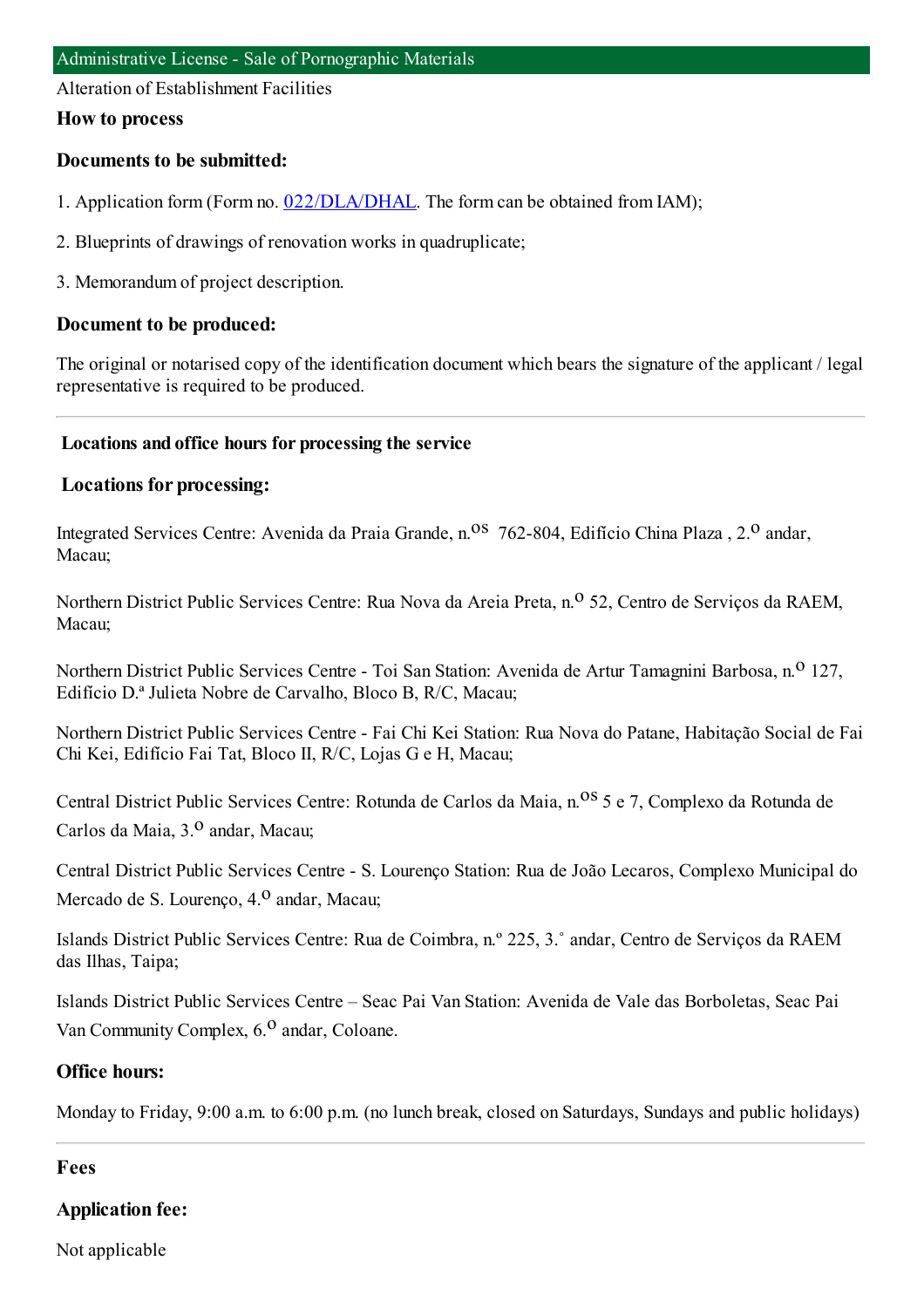## **Form fee:**

Not applicable

# **Stamp duty:**

Not applicable

# **Security deposit:**

Not applicable

# **Fees, Charges and Prices List:**

Not applicable

# **Time required for processing**

# **Time for processing:**

Depending on the content of facility change

# **Remarks / important notes on application**

### **Important notes:**

1. The concerned person should file the application in person or authorise a representative to file the application;

2. The above documents are required to be signed by the applicant / legal representative except for the ones issued by government departments and public organisations.

# **Progressenquiry and obtaining result of service**

## **Method to obtain the result of service:**

Visit in person to obtain the result

## **Formalities**

- First-time Application
- Renewal
- Replacement
- Cancellation
- Change of License Holder
- Change of Name of Establishment
- Alteration of Establishment Facilities
- Alteration of others

## **Frequently asked questions**

- 1. Can we apply for a license if two shops are merged into one on our own initiative?
- 2. What is the definition of application for license?
- 3. Can the license be cancelled immediately after the establishment ceases operation?